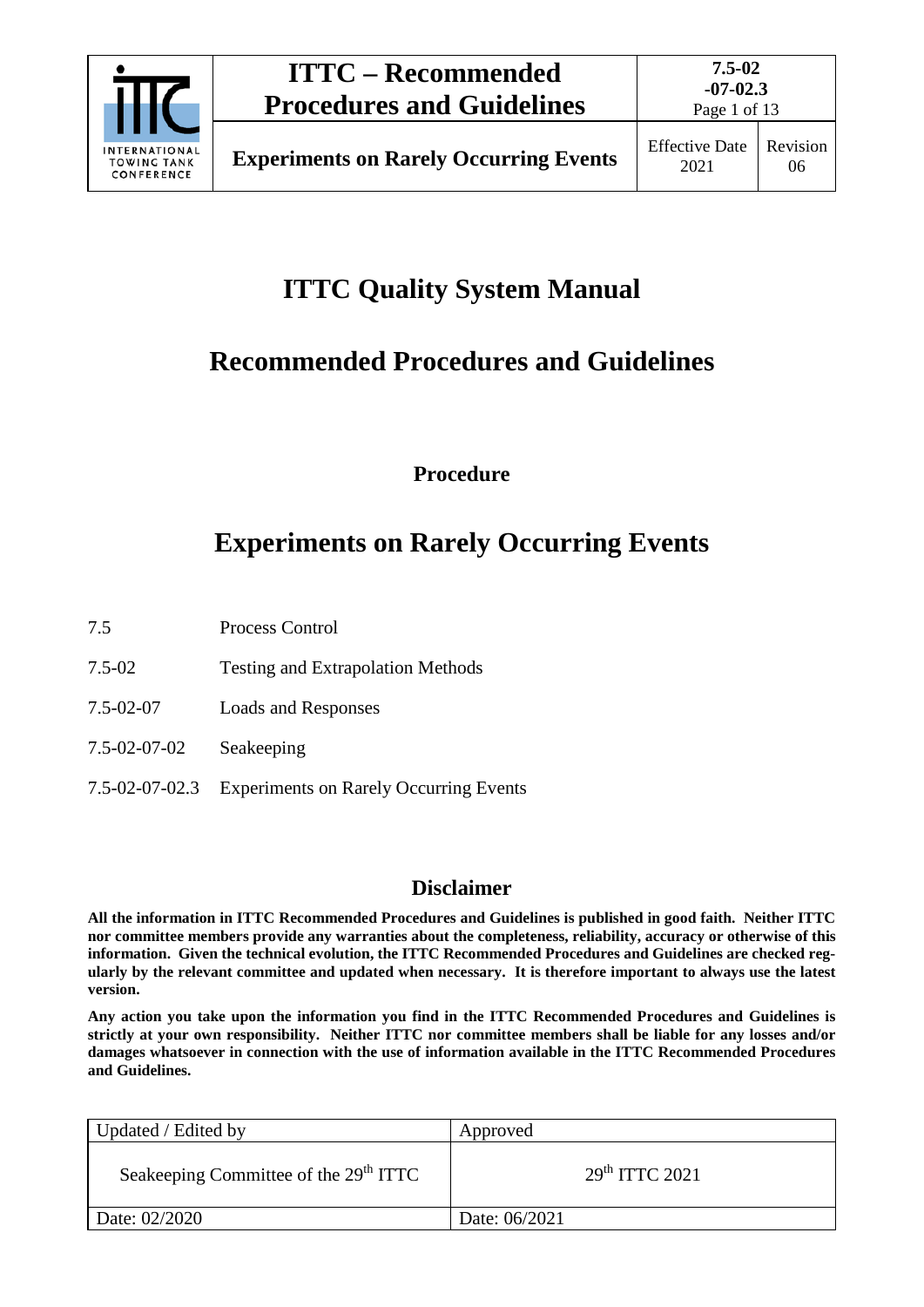

**7.5-02 -07-02.3**

# **Table of Contents**

|       | 1. PURPOSE OF PROCEDURE3       |
|-------|--------------------------------|
|       | 2. TEST PROCEDURE4             |
|       |                                |
|       |                                |
|       |                                |
|       |                                |
|       |                                |
|       | 2.3 Model Weight Distribution5 |
|       | 2.4 Parameters to Be Measured5 |
|       |                                |
|       |                                |
|       |                                |
| 2.4.4 |                                |

| 3. PARAMETERS FOR REPORTING 11 |  |
|--------------------------------|--|
|                                |  |
|                                |  |
|                                |  |
|                                |  |
|                                |  |
|                                |  |
| 4.1 Uncertainty Analysis 13    |  |
|                                |  |
|                                |  |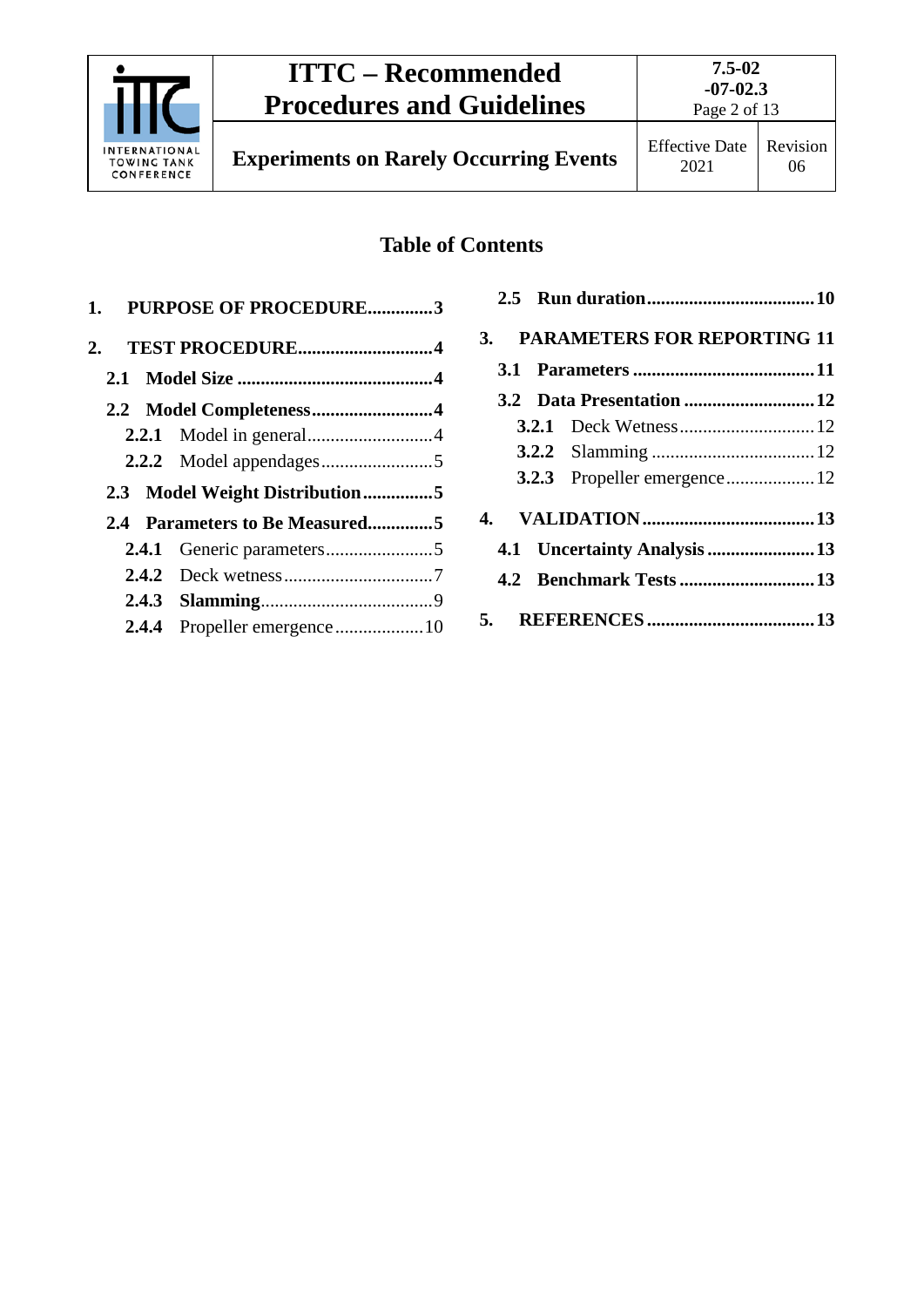

# **Experiments on Rarely Occurring Events**

### <span id="page-2-0"></span>**1. PURPOSE OF PROCEDURE**

Rarely occurring events are usually associated with large amplitude motions of an intact ship in heavy weather. A wide variety of motion behaviour can be typified as a rarely occurring event. Traditionally, slamming, deck wetness, and propeller emergence, were the mainly considered as rarely occurring events. These events usually are most pronounced in head to bow quartering seas, although for some hull shapes and vessel types also stern slamming at slow speed in following waves can be of importance.

Other events are regarded as rarely occurring events as well. These include course keeping in following and stern quartering waves and broaching, bow diving, extreme roll motions and loss of static and dynamic stability. In extreme cases most of these rarely occurring events can lead to capsize. The recommended procedures and guidelines on Stability (Section 7.5-02-07-04 of the Recommended Procedures and Guidelines) deal with this type of rarely occurring events.

Finally, high speed marine vehicles are particularly sensitive to certain types of rarely occurring events. Besides slamming (Lavroff et al 2013), this also includes dynamical instabilities in calm water and roll, pitch, and yaw related events in waves, such as broaching. A separate set of procedures and guidelines are being developed in Section 7.5-02-05 of the Recommended Procedures and Guidelines.

The following list provides an overview of the ITTC procedures relevant to rarely occurring events:

- 7.5-02-07-02.1 Seakeeping Experiments: motions and loads of ships in waves;
- 7.5-02-07-02.3 Experiments on Rarely Occurring Events: slamming, green water propeller emergence of ships in waves;
- 7.5-02-05-04 HSMV Seakeeping Tests: motions and loads of high speed marine vehicles in waves;
- 7.5-02-05-06 HSMV Structural Loads: measurement of local and global loads on high speed marine vehicles, including slamming;
- 7.5-02-05-07 HSMV Dynamic Instability Tests: dynamic instability of high speed craft in calm water;
- 7.5-02-07-04.1 Model Tests on Intact Stability: broaching, deck/bow diving, extreme roll, parametric roll, loss of static and dynamic stability of intact vessels.

This procedure provides a means for undertaking, and understanding the results from, an experiment to quantify the frequency and severity of rarely occurring events with respect to slamming, deck wetness, and propeller emergence. In this instance the procedure covers tests on a rigid body model (not a segmented or elastic model) to define extreme motions, extreme motion related phenomena, and local loads but not aimed at quantifying global hull loads.

In extreme sea conditions deck wetness events (or the shipping of green water onto the foredeck) can lead to equipment loss or damage (Ogawa, 2003), in some cases it may even lead to capsize. Slamming (slamming as a result of forward keel emergence, bow flare immersion and stern emergence) can create significant hull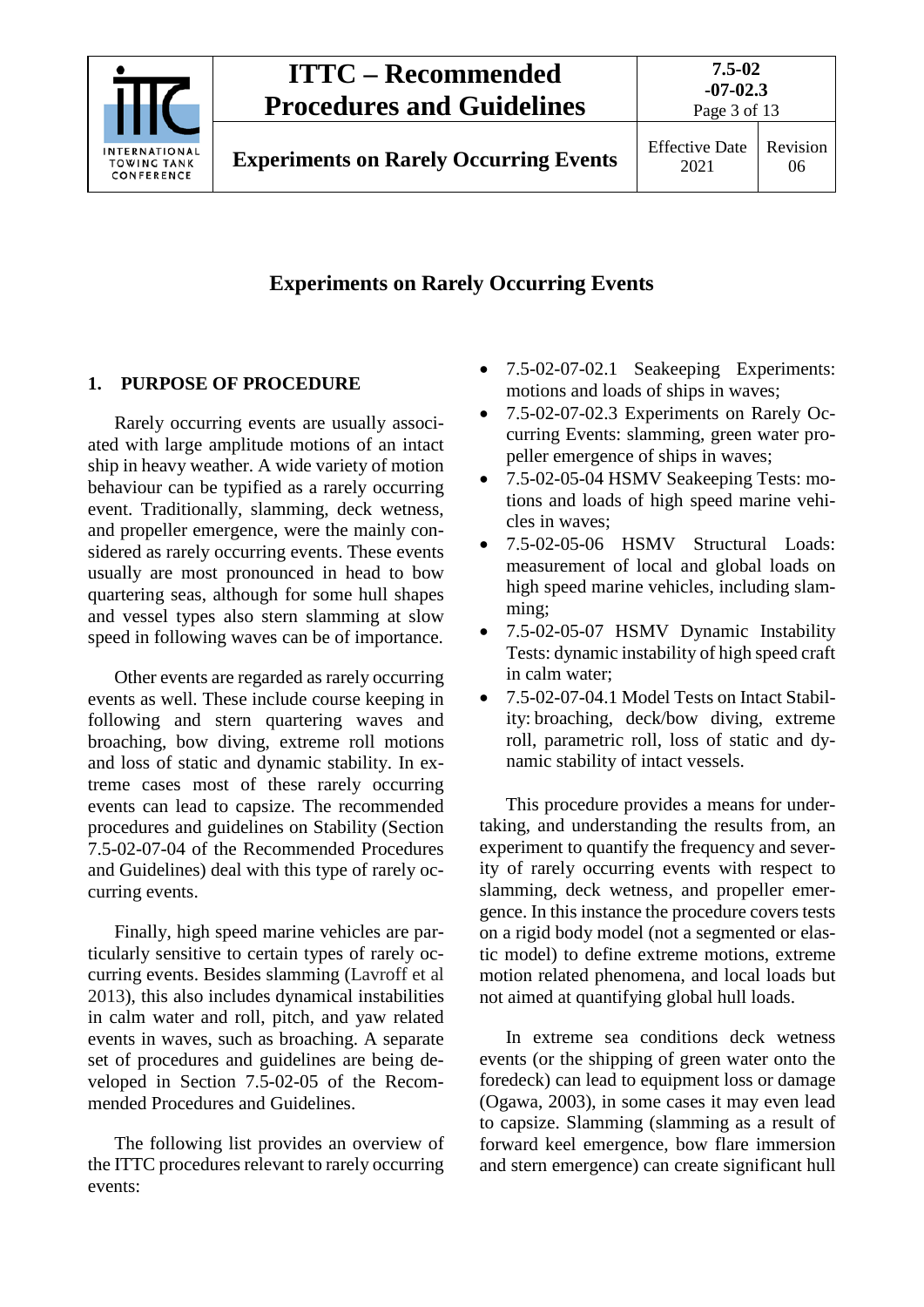|                                                          | <b>ITTC – Recommended</b><br><b>Procedures and Guidelines</b> |                               | $7.5 - 02$<br>$-07-02.3$<br>Page 4 of 13 |  |
|----------------------------------------------------------|---------------------------------------------------------------|-------------------------------|------------------------------------------|--|
| <b>INTERNATIONAL</b><br><b>TOWING TANK</b><br>CONFERENCE | <b>Experiments on Rarely Occurring Events</b>                 | <b>Effective Date</b><br>2021 | Revision<br>06                           |  |

structural responses leading to noise, vibration and structural fatigue and strength issues. Propeller emergence degrades the performance of the propeller and leads to excessive cavitation, noise and fluctuating loads on the drive train. Thus, it is necessary to assess the frequency and severity of these rarely occurring events for a particular hull form in a sea condition.

One option to undertake this assessment is to carry out model experiments to the frequency and where possible the severity of the events. The general purpose of model tests is to assess the operational safety of the ship at sea. Thus, recommendations in the form of a test procedure are useful for understanding the test performance in agreement with the specific test objectives.

#### <span id="page-3-1"></span><span id="page-3-0"></span>**2. TEST PROCEDURE**

#### **2.1 Model Size**

The size of a model should be as large as possible but is usually constrained by the capacity of the wave maker to generate the waves required for the tests and speed limitations of the carriage in the basin. Other considerations should be both that the tank wall interference effect as well as the bottom interference effect should be as small as possible.

In the seakeeping test procedure 7.5-02-07- 02.1, useful data are provided for the limitation on the relationship between the tank geometry, the model size, and wave parameters with regards to the interference effects.

#### <span id="page-3-2"></span>**2.2 Model Completeness**

In practice, it is unlikely that there will be a model built solely for testing in extreme wave conditions. It is more likely that the model will be manufactured for a series of tests.

The seakeeping test procedure 7.5-02-07- 02.1 provides guidance on how a model should be constructed for the traditional seakeeping tests aimed at deriving linear and weakly nonlinear type responses.

However, there are features required to be included on a model which will be used for an experiment to quantify rarely occurring events, exceeding those for the experiments in the procedure 7.5-02-07-02.1

#### <span id="page-3-3"></span>**2.2.1** Model in general

For deck wetness experiments it is essential that the model is completed up to the uppermost weather deck, including forecastle and bulwarks. A more complete modelling of deck fittings, deck houses and freeing ports may be necessary if parameters related to the green water event are to be measured. A watertight camber and detailed structures on the upper deck can be directly modelled in order to realize the water drain on the deck which may cause the change of green water propagation as well as ship motion.

For slamming experiments the underwater hull form will be representative of the full scale ship so little additional effort is required on the hull. However, if flare slamming is of interest then the model must be completed up to the upper most weather deck.

It is likely that the propeller will not be representative of the real ship but will be a stock propeller used to "push" the model along. However, if propeller emergence is of interest care should be taken on the choice of the stock propeller - the minimum requirement should be that the propeller diameter be consistent with the full scale equivalent.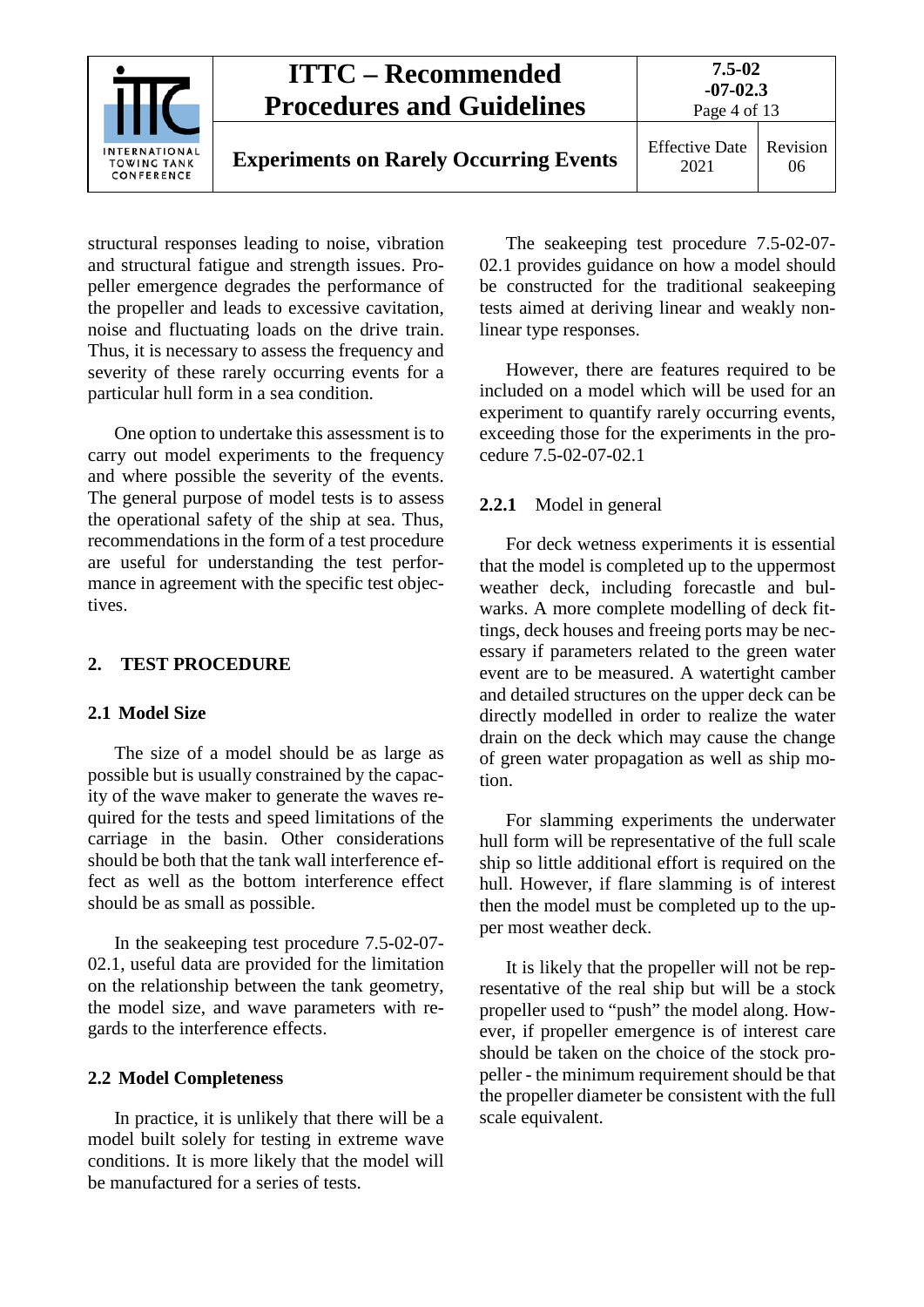

# <span id="page-4-0"></span>**2.2.2** Model appendages

The requirement for model appendages is covered in the seakeeping test procedure 7.5-02- 07-02.1

# <span id="page-4-1"></span>**2.3 Model Weight Distribution**

In cases of a rigid body, the radii of gyration need to be correctly represented. For tests in head or following waves with a model restrained in roll, it is not necessary to simulate transverse weight distribution. Thus, only the pitch radius of gyration is required.

If the longitudinal radii of gyration for pitch or yaw are unknown, a value of 0.25 *L*PP can be used. If the transverse radius of gyration is unknown, a value between 0.35*B* and 0.40*B*, depending on the ship type, can be used. (These values are representative of the inertia of the body in air).

For experiments in which roll is not restrained, the meta-centric height and roll radius of gyration should be simulated. If the vertical position of the centre of gravity is unknown, it should be established and reported.

When responses of catamarans (or similar multi-hull vessels) cross products of inertia should be taken into account also but it is noted that these cross-inertial terms are difficult to measure.

# <span id="page-4-2"></span>**2.4 Parameters to Be Measured**

Clearly, the main objective of the experiment will dictate the extent to which the responses and response phenomena need to be measured. For rarely occurring events the final result is often a probability of occurrence in time, as for example for deck wetness by Hamoudi et al. (1998). Another typical result

being the statistical quantities on maximum loads (Stansberg et al, 2001).

# <span id="page-4-3"></span>**2.4.1** Generic parameters

The following represents a common set of requirements recommended for the rarely occurring event experiments covered here.

## Waves:

Waves should be measured by a wave height sensor mounted next to the model, care should be taken to avoid interference from the ship motion induced waves. The wave height sensor should be fixed to the carriage, if possible to measure the waves encountered by the model. A non-contact measure device is preferable for wave measurement following the model motion, especially at high speeds. It is also recommended to use a more standard resistance type wave probe to measure the waves at a fixed location in the tank.

### Ship motions:

For head seas tests with the model towed and usually restrained in sway, roll and yaw, it is necessary to measure vertical plane motions (heave and pitch) only. In the case where the towing arrangement allows the model to surge also the surge motion should be measured. For experiments in oblique seas the full six degrees of freedom motions should be recorded.

## Accelerations:

Accelerations are measured in order to provide corroborating data for computation of accelerations from measured motions and for the analysis of green water and slamming. It is recommended to check the hull vibration frequency using acceleration measurement. In addition to the positions where the accelerations are usually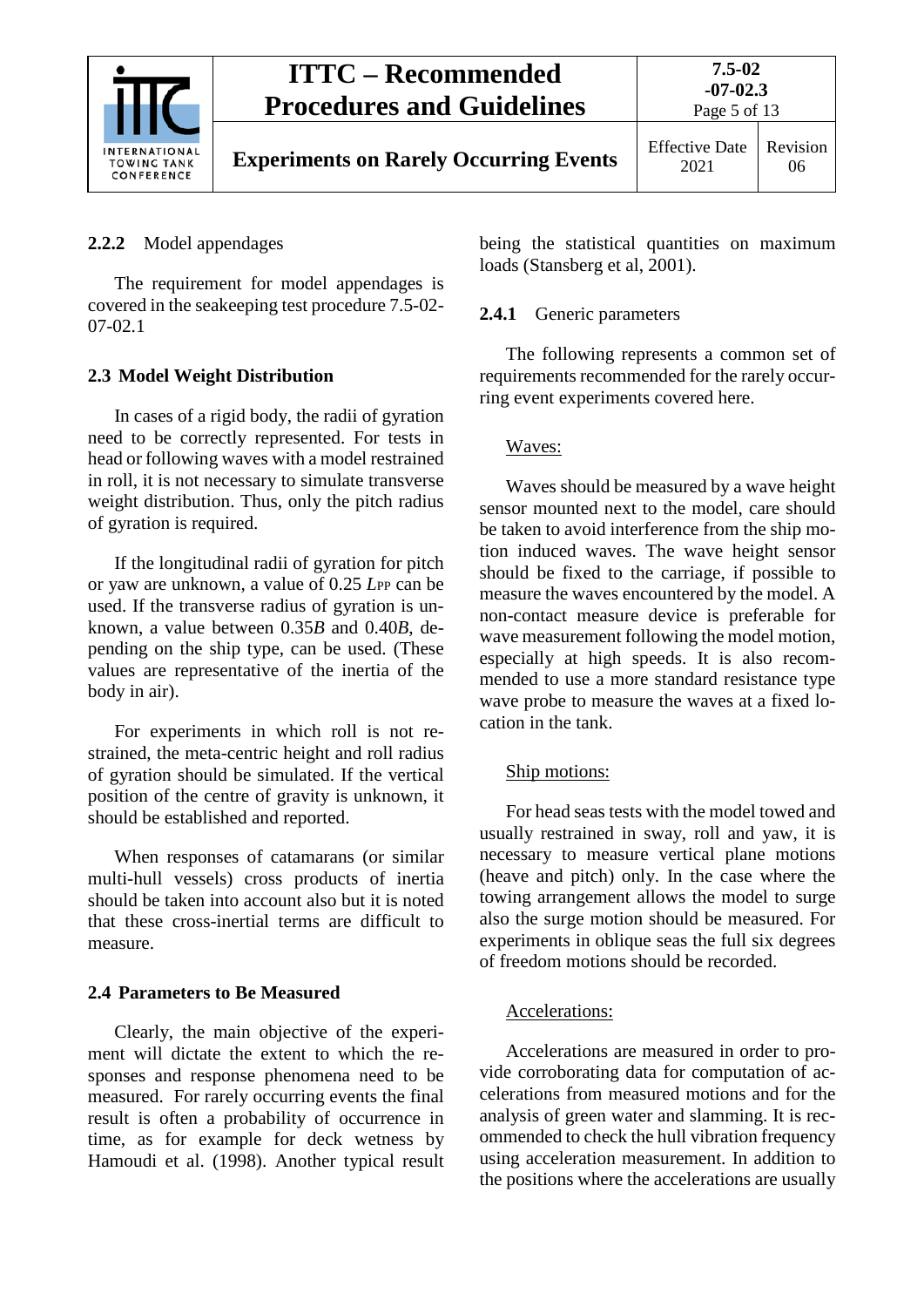

measured, accelerations at the positions where deck wetness and slamming events occurred should also be measured. The Care should be taken to ensure that the measured accelerations are in the correct coordinate system. For example, accelerations measured in direction of the body axes should be corrected to earth fixed axes if required.

#### Relative motions:



(a) Probes contouring the hull surface



(b) Straight probe at an angle to the hull surface



(c) Probe vertically alongside the model

Figure 1. Possible Relative motion probe configurations.

For the range of experiments considered here the rarely occurring event is usually related in some way to the motion of the body in relation to the waves (Stansberg et al 2001). Thus, measurements of the relative motions between the model and the water surface at pertinent points around the model can be very valuable in understanding and correlating freeboard exceedance and deck wetness events, for example, keel emergence and slamming, or stern emergence and propeller racing. Measurement of relative motion should cover as many locations as is practicable but at least should correspond to the positions where the rarely occurring events are concerned. An example is given in Greco et al 2012. Relative motion is usually measured with resistance, capacitance, or sonic probes. The probes can be mounted down the side of the hull or at some distance away from the hull.

Figure 1 illustrates this concept; for deck wetness and keel slamming. Figure 1(a) shows an example of a relative motion probe contouring the hull surface, Figure 1(b) shows the same relative motion probe mounted at a constant angle to the side of the hull, Figure 1(c) shows the same probe but this time mounted vertically alongside the model.

Capacitance probes tend to be in the form of a strip mounted flush to the hull. However, care should be guarded against water adhesion to the hull causing erroneous measurements. It is also difficult to extend capacitance probes beyond the extent of the hull.

Resistance probes can be mounted contouring (but not flush with) the hull, mounted by two points on the hull (as a straight line) or mounted away from the hull as a vertical wave probe. In the event of the probe contouring the hull, it should be recognised that depth of immersion of the local freeboard may not be a linear function of the amount of immersion of the relative wave probe, thus, resulting in a non-linear calibration.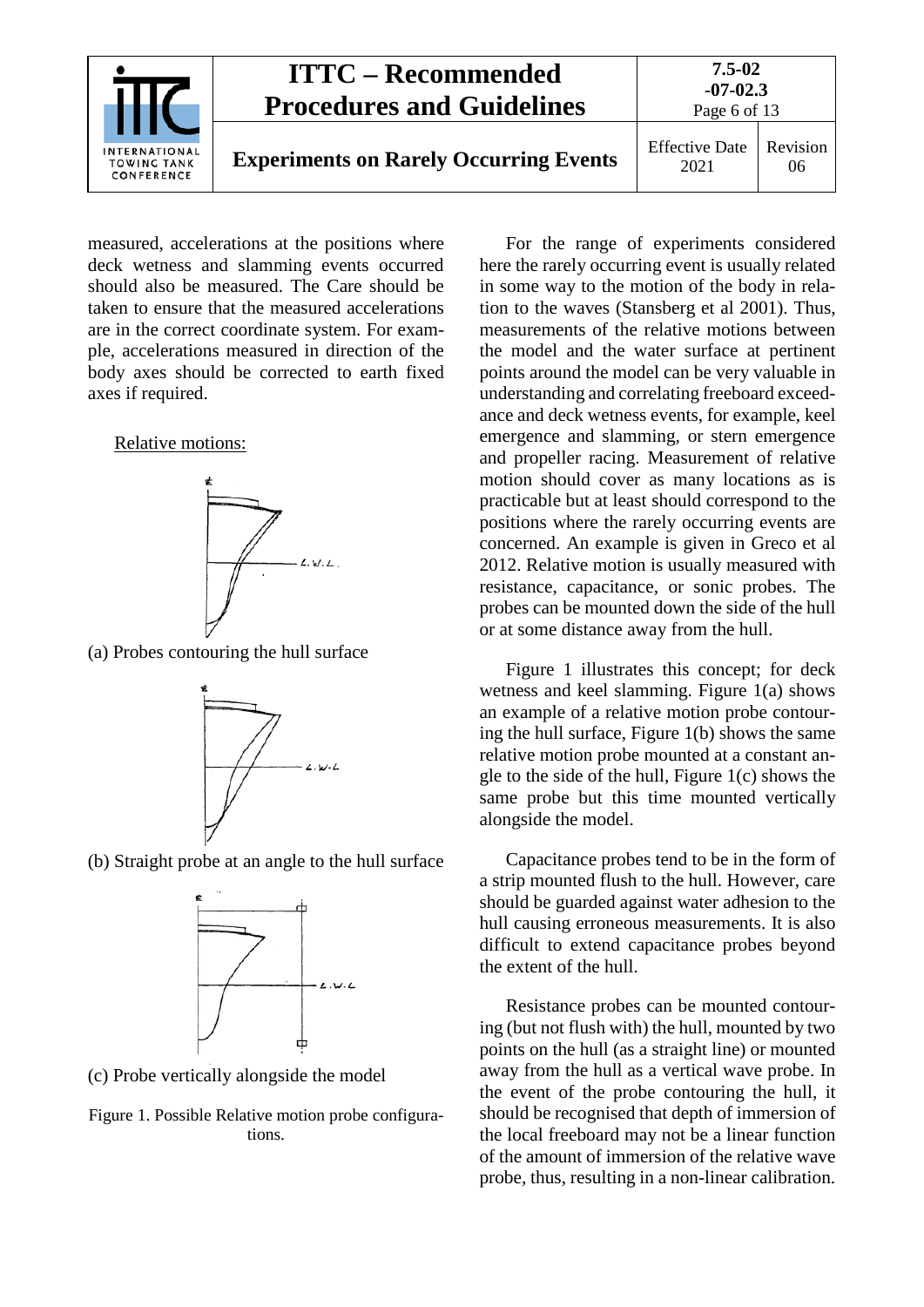

For deck wetness and slamming experiments, to ensure non-truncated time histories, it is recommended to ensure the relative motions probes extend beyond the local freeboard and the local keel. For propeller emergence extending the probes beyond the hull may not be practicable.

In the event of the signals from the relative motion probes becoming saturated due to the water surface exceeding the extremes of the measurement range then additional analysis will be required to address this problem. Otherwise erroneous values for the RMS relative motion to be measured.

Sonic wave probes can be considered as a useful alternative to capacitance or resistance wave probes. The probe is none invasive and can be mounted in a way that it can record freeboard exceedances and keel emergences without any additional modifications to the hull or without time consuming post experiment analysis.

However, sonic wave probes cannot easily measure the near hull swell up very easily, any steep waves may not be measured and sonic probes are known to have shortcomings in areas where the waves are breaking and so care should be taken.

#### Rudder angle:

In cases where the model tests are in oblique waves, an active rudder control is to be employed; the rudder angle should be continuously monitored. It is not usually necessary to employ an active rudder in head and following seas tests especially if the model is restrained only to move in heave, pitch and surge. In oblique sea tests, it is usual to control the rudder with a linear autopilot. In most cases the autopilot would be a linear function of the heading error and yaw rate. It is prudent to control the overall gain of the autopilot to ensure that the rudder is neither angle limited nor rate limited too often.

#### Encounter angle:

The angle between the mean model heading and the wave direction.

Still water resistance and added resistance:

If required, when running captive tests.

#### Propeller rate of revolutions:

Whenever a self-propelled model is used, rate of revolutions of the shaft should be recorded.

#### <span id="page-6-0"></span>**2.4.2** Deck wetness

#### Green Water on Deck and Fluid Velocities

Green water events (water depth and incident wave profile shape) can be quantified by an array of small wave probes mounted (inverted) on the forecastle, as shown in Figure 2.

The number of probes should be chosen according to needs of the specific experiment. Fewer probes cannot catch the real profile of green water; more will increase signal disturbance between probes, especially for capacitance probes. If possible, the number (and distribution) of probes, shown in Figure 2, can be used to test horizontal velocity of water entry on the deck. The velocity is determined from the derivative of the immersion height measured from the deck probes. There should be sufficient gap between probes and deck to minimize erroneous measurements.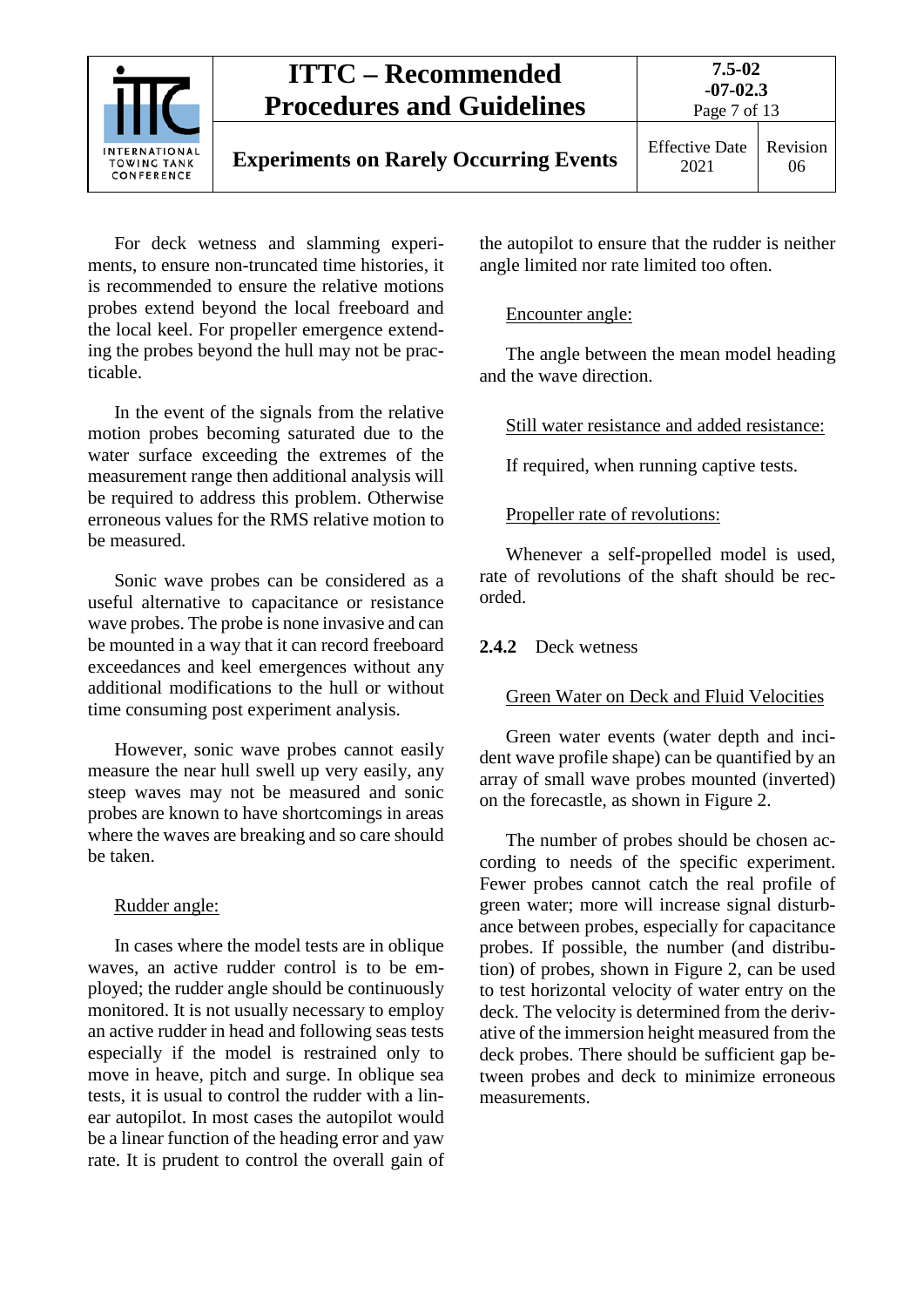|                                                   | <b>ITTC – Recommended</b><br><b>Procedures and Guidelines</b> |                               | $7.5 - 02$<br>$-07-02.3$<br>Page 8 of 13 |  |
|---------------------------------------------------|---------------------------------------------------------------|-------------------------------|------------------------------------------|--|
| INTERNATIONAL<br><b>TOWING TANK</b><br>CONFERENCE | <b>Experiments on Rarely Occurring Events</b>                 | <b>Effective Date</b><br>2021 | Revision<br>06                           |  |



Figure 2. Possible wave probe layout for wave depth and incident wave-profile shape.

For head sea model tests, the probes can be mounted on half of the deck for to minimize the number of signals.

These capacitance or resistance type probes have the advantage of measuring the depth of water on the deck or wave profile shape at the location of the probe. An alternative is to use contacting electrodes that only determine the incidence and duration of deck wetness and not the extent. However, with either of these technologies, it is possible that small pools of water can collect around a deck wetness probe and provide errors in the readings.

#### Local loads due to deck wetness

Local loads due to deck wetness are usually used for the assessment of local structure strength usually for equipment mounted on the foredeck of the foredeck itself. There are two types of measuring devices; pressure gauges and force cells. The pressure gauge can pick up pressure peaks, while the force cell measures average pressure over a limit area. The measuring device should be selected with consideration to the kind of green water impact and the structure detail for the strength analysis. An array of pressure gauges is also an alternative (Lee et al,

2012), which has the advantage providing information in detail about the propagation of the hydrodynamic pressure in time and in space.

In addition to the deck probes, Figure 2 shows 3 pressure gauges on the deck and 4 force cells on a vertical rigid support plate. A typical profile of green water impact pressures at model scale is shown in Figure 3.



Figure 3 Typical profile of green water impact pressure (model scale)

Because of high frequency characteristic (Generally, the rise time of impact pressure is between 0.10s and 0.35s for full scale) of impact loads due to green water, the sampling rate should not be less than 2kHz to capture the peak loads.

Froude scaling can be used to extrapolate the model pressures and forces to full scale. The scaling factor of pressure and force are 1.025λ and  $1.025\lambda^3$  respectively, the coefficient 1.025 represents the ratio between specific seawater density and fresh water density. However, it is generally known that in case of air-pocket impact, Froude scaling may result in conservative results.

For the analysis of local structure vibration, pressure gauge matrix is preferred for the hydrodynamic pressure measurement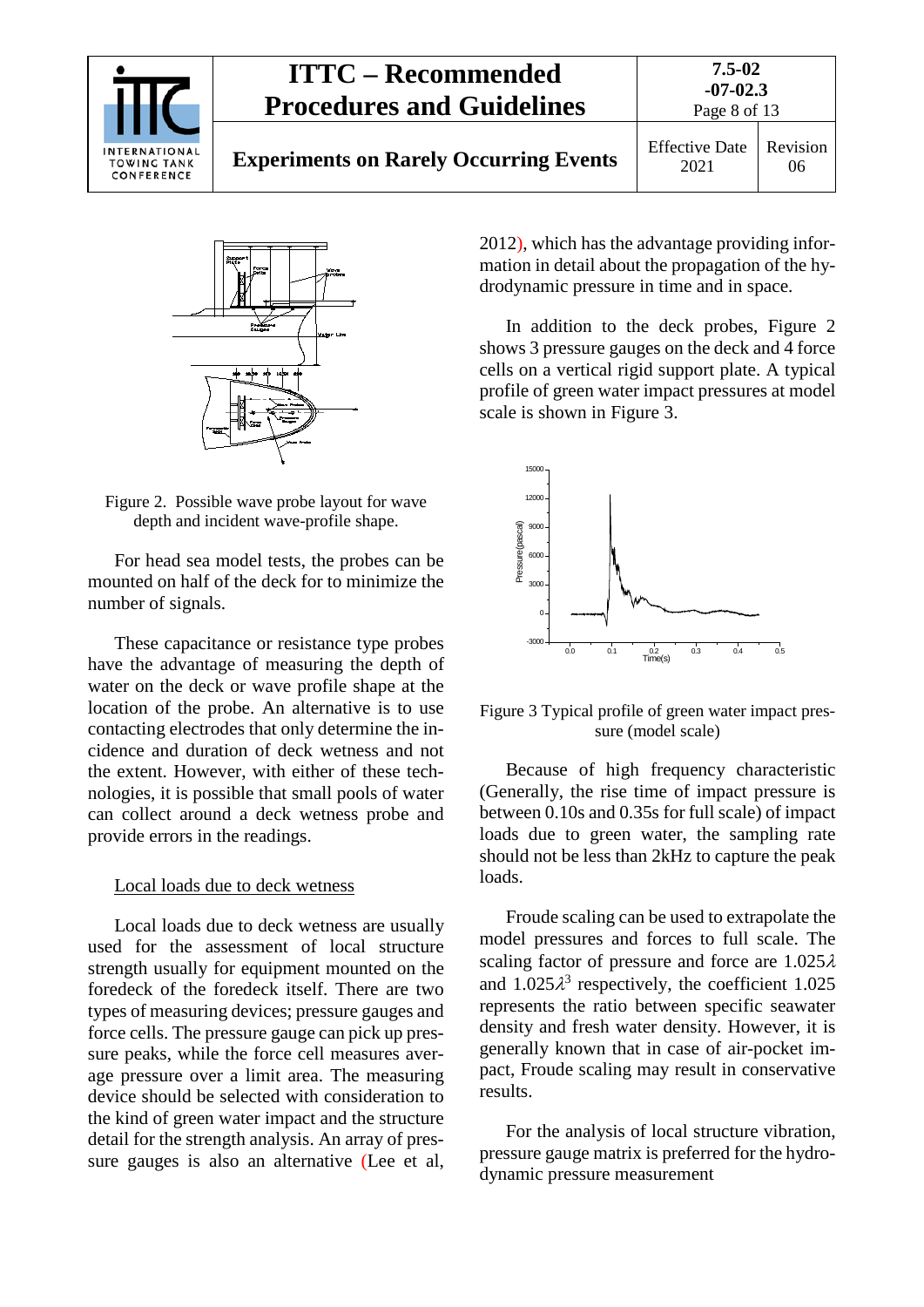| <b>ITTC – Recommended</b><br><b>Procedures and Guidelines</b><br><b>INTERNATIONAL</b><br><b>Experiments on Rarely Occurring Events</b><br><b>TOWING TANK</b><br>CONFERENCE | 7.5-02<br>$-07-02.3$<br>Page 9 of 13 |                               |
|----------------------------------------------------------------------------------------------------------------------------------------------------------------------------|--------------------------------------|-------------------------------|
|                                                                                                                                                                            |                                      | <b>Effective Date</b><br>2021 |

#### Visual records:

Video recording of deck wetness events is still regarded as important in such experiments. Tests should be recorded visually, either by film or video, preferably in a way allowing synchronised in time with the measurement of other parameters (Stansberg et al, 2001, Greco et al, 2012). Analysis of video is an effective means of quantifying deck wetness events in terms of their occurrence and their severity. High-speed cameras are recommended to capture impact and green water events. A trigger mechanism can be used to only record the interesting portions of a test run in high speed.

PIV technology and/or high resolution video recorder may be used to give more accurate wave field and profile measurement.

The sample rate in the data acquisition needs to be fast enough in order that a sufficient resolution is achieved. A sampling rate corresponding to about 4 Hz at full scale is enough for most measurements but much higher rates (of the order of kHz) are necessary to detect pressure peaks from green seas events.

#### <span id="page-8-0"></span>**2.4.3 Slamming**

Slamming is defined as an impact between the hull of a vessel and the water surface (Peseux et al, 2005).

For a monohull, a slam occurs when there is the combination of a sufficiently large relative motion (between the water surface and the hull) and a relative vertical velocity (between the water surface and the hull) above a critical value. Such a slam impact can occur on the keel of the vessel, usually at the bow but also it is possible for vessels to experience stern slamming. If a vessel has significant bow flare then slam impacts can occur on this flare region. In case of high wave steepness, a horizontal wave impact can occur on the bow section.

Catamarans generally do not experience keel or flare slamming due to the slender shape of their demihulls. However, when the water surface impacts the cross deck structure with sufficient relative vertical velocity then a slam may occur. This type of impact is known as a wetdeck slam.

Keel, stern, flare or wet deck slamming can impart significant global and local structural loads onto vessels. The impacts can also induce vibration within the ship (known as whipping) and can ultimately lead to an increase in structural fatigue.

#### Slamming pressure:

The key issue related to slamming tests on a rigid model is the slamming pressure.



Figure 4. Typical profile of a keel slam.

For a rigid body measurements of slamming loads are made by discrete pressure cells or continuous pressure films mounted around the area of the model where the slamming events are expected. A typical profile of a keel slam is shown in Figure 4. There is a rapid increase in pressure within 10-20ms as the keel re-enters the water. This is followed by a slower decrease in pressure until the buoyancy forces start to overcome the force of entry of the model. To capture this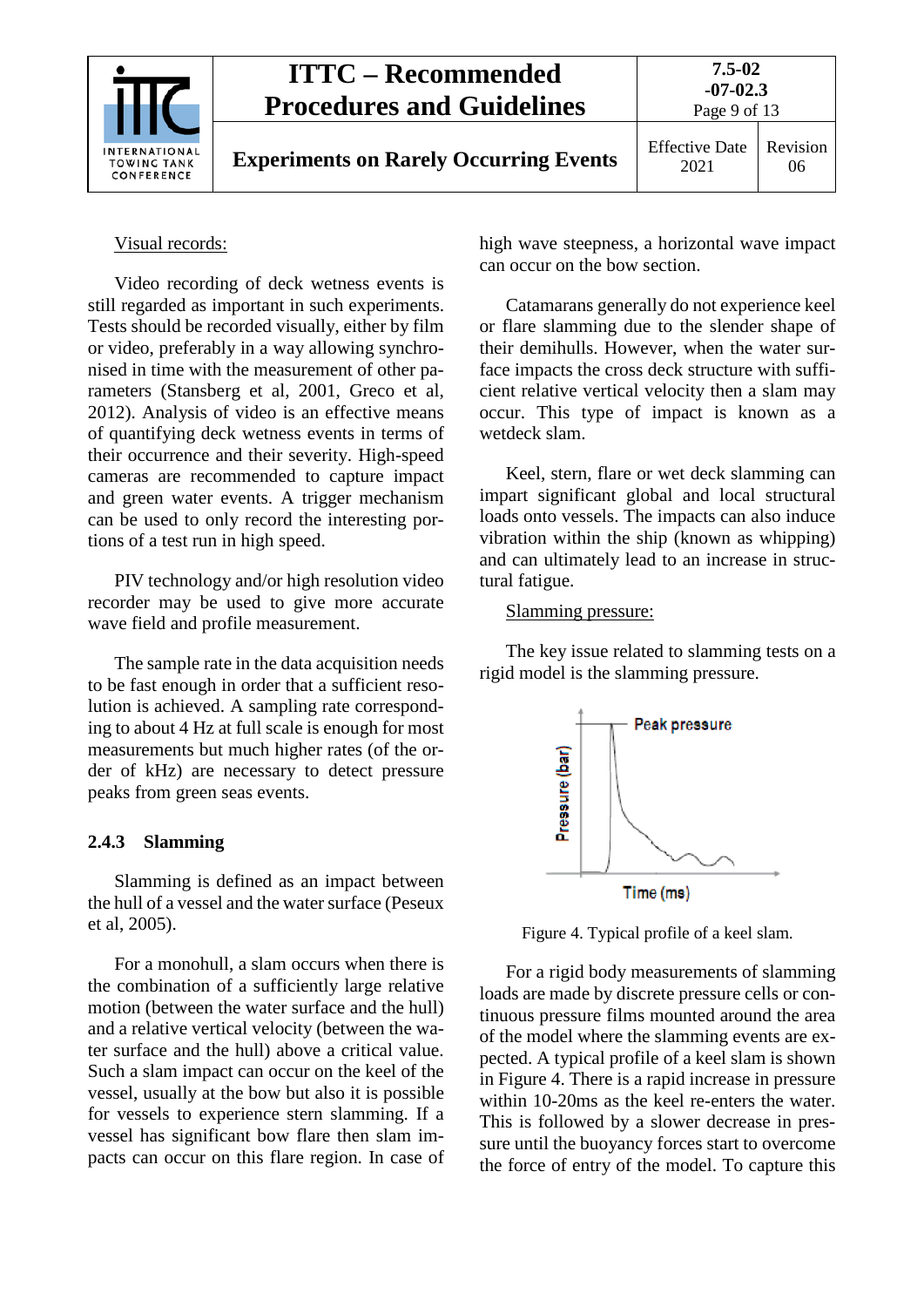

profile correctly, in order to define the peak impact pressures there is a requirement to sample at high frequencies.

The most common choice for measuring pressure is using a diaphragm construction with strain gauges either bonded to, or diffused into it, acting as resistive elements. Under the pressure-induced strain, the resistive values change. In most cases this diaphragm technology can have resonant frequencies that are unsuitable for the measurement of slamming pressures and so care should be taken in choosing the pertinent pressure transducer.

Piezo-resistive (silicon based) pressure sensors can be used with a nominal pressure range of up to 1 bar (for a typical 1:22 model scale). Typical resonant frequencies for these types of transducers are around 130 kHz.

Sensitive electronic pressure devices, such as the quartz crystal gauge, have improved pressure-transient testing. A quartz pressure gauge is a popular choice for pressure-transient testing because of its high degree of accuracy and sensitivity.

The sample rate in the data acquisition needs to be fast enough in order that a sufficient resolution of the pressure profile. For these tests a sampling rate corresponding to around 10 to 20 kHz at model scale is enough for most pressure measurements.

#### Visual records:

Video recording of slamming events is still considered as important in understanding peak pressure correlation with relative motion. If necessary, a high-speed camera can be used to observe the detailed local flow of slamming events.

#### <span id="page-9-0"></span>**2.4.4** Propeller emergence

When the relative motion at the stern becomes sufficiently high the propeller may break the surface. These propeller emergence events degrade the performance of the propeller, leads to excessive cavitation, noise and can induce fluctuating loads on the drive train.

Propeller cavitation (a major contributor to ship self-generated noise) is influenced by the depth of immersion of the propeller, and so propeller vertical motion with respect to the sea surface has an important influence. Since models for predicting the effects of ship motion on cavitation do not exist, propeller emergence can only be used as a qualitative criterion. Similarly, propeller emergence can also be used as a qualitative criterion for propulsion system loading problems (i.e. propeller racing).

It is generally agreed that a propeller emergence event is defined when a portion of the propeller diameter is exposed. In some cases this could be a quarter or a third of the propeller diameter but depends on the requirements from the client.

In a similar fashion to deck wetness and slamming, it is preferred that the relative motion at the stern is measured. However, typical relative wave probes may be too intrusive.

Additional measurements should include:

- propeller thrust and torque;
- propeller rotational speed;
- photographic and video records.

### <span id="page-9-1"></span>**2.5 Run duration**

Care must be taken for the duration of the data acquisition so that enough data are recorded for the objective of the test. The test duration is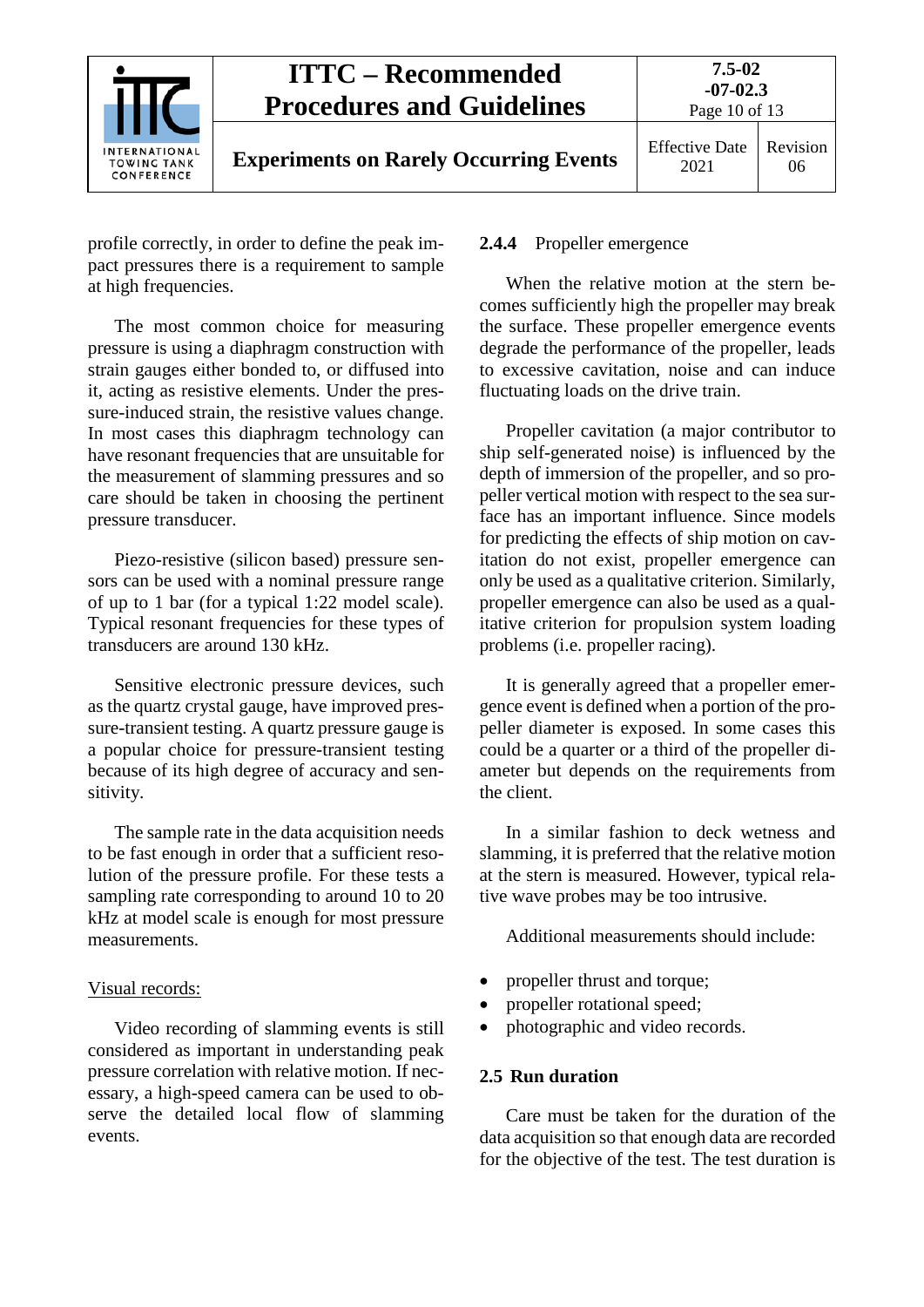

represented by total number of waves (encounters) *N*. The *N*=100 should be taken as a lower limit. Larger values are to be preferred and it is more usual to take *N*=200 as the standard; *N*=400 or above is considered excellent practice. A practical example is shown in Greco et al. (2012).

If there is no target design wave condition, for comparative tests (e.g. to establish the relative merits of different designs), the wave conditions should be chosen so that a substantial number of events occur. It should be pointed out that this refers only to conventional ships at normal speeds.

An alternative technique is to select the more severe portions of a wave time history to induce rare events in order to study the severity of extreme conditions.

The assumption is that for any given wave condition the number of rarely occurring events would have a Gaussian distribution. However, if the number of events is too low or too high the distribution would become skewed at zero or the number of waves encountered respectively.

In the absence of specific wave spectrum data the ITTC spectrum for open ocean or JON-SWAP for limited fetch, should be used. In generating irregular waves in a tank, the input signal to the wave maker should be produced in such a way that the generated waves encountered by the ship should be non- repeatable.

Energy spectra of waves and responses of interest should be produced through spectral analysis using either the indirect method of Fourier transformation of the autocorrelation function, or the direct method of splitting the record into suitable blocks and subjecting these to a Fast Fourier Transform.

In addition to the spectral analysis, statistical analysis should be performed to produce at least the mean, maximum, minimum, and the average of the 1/3-highest amplitudes. Techniques utilised to smooth spectral shapes, such as block overlapping, should be documented in the presentation of the results. When reporting statistics, the number of events and number of encounters should also be reported together with the overall statistics.

### <span id="page-10-1"></span><span id="page-10-0"></span>**3. PARAMETERS FOR REPORTING**

#### **3.1 Parameters**

The following parameters defining the tests should be included in the report, together with the measured data:

- Scale;
- Model dimensions;
- Ratios of model to tank dimensions;
- Hull configuration (lines, appendages, superstructures, ...);
- Loading conditions (displacement and drafts);
- Mass distribution (COG, inertias, ...);
- Towing and/or restraining device characteristics (specially DOF);
- Speeds and headings;
- Wave characteristics (heights, periods, spectra, dispersions, ...);
- Autopilot control law;
- Speed control characteristics;
- Run duration:
- Number of runs per test condition;
- Positions of sensors (accelerometers, relative motion, pressure sensors, encountered wave. ...):
- Sampling frequencies;
- Sensor type, arrangement, calibrations and accuracy;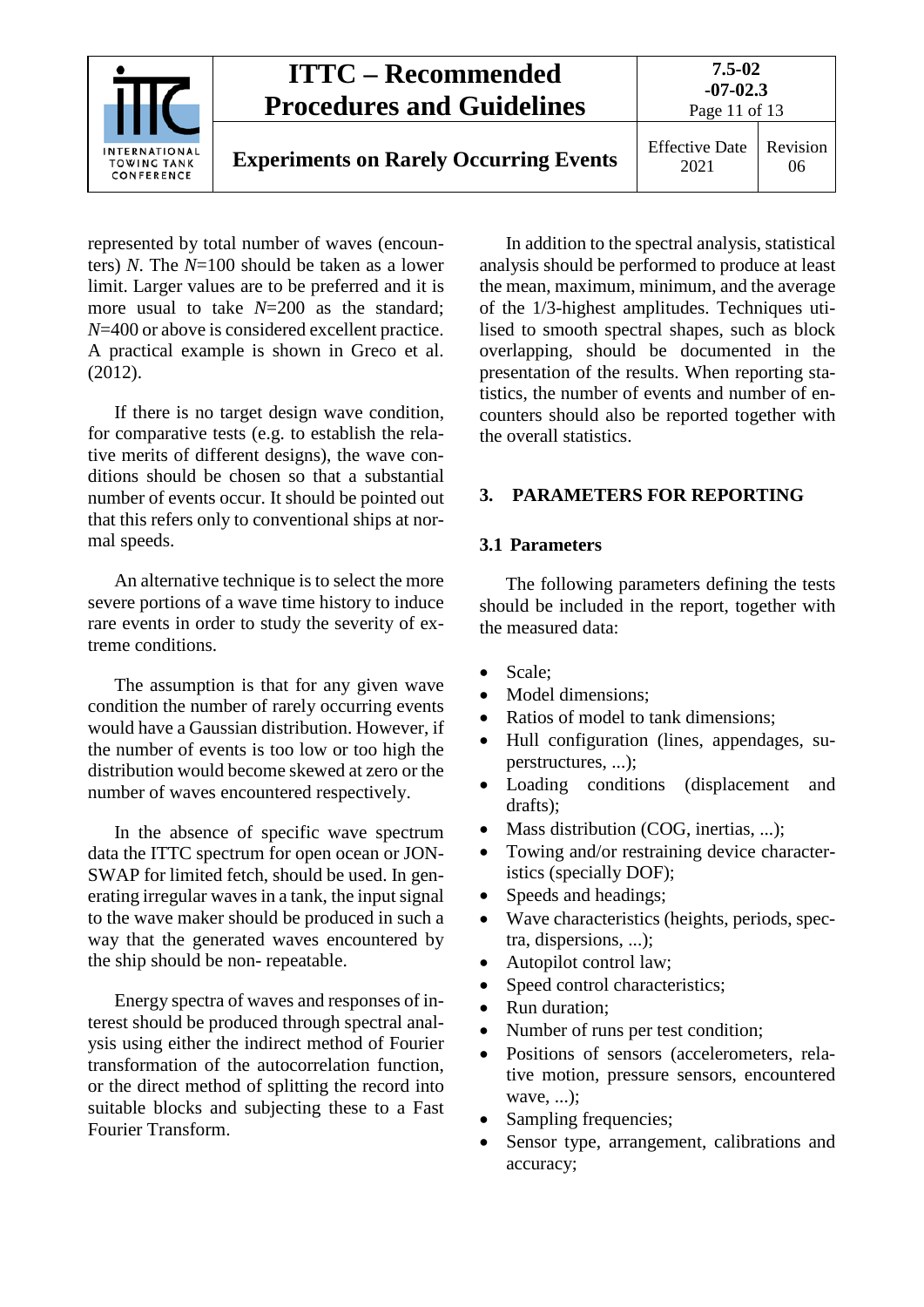

• Details of the pressure measurement (force panels, pressure transducer) and the results of hammer testing.

## <span id="page-11-0"></span>**3.2 Data Presentation**

The coordinate system in which the measured data are presented should be defined as well as for the motion components.

The hydrodynamic pressure should be made non-dimensional by  $\rho g$ . It is recommended to use the non-dimensional forms suggested in procedure of seakeeping test procedure 7.5-02-07- 02.1 for presentation of the other measured data.

The following is recommended as a way of presenting the data:

For tank, model and wave data the following parameters should be presented:

- Model length;
- Tank length;
- Number of tank runs:
- RMS wave amplitude;
- Significant wave height;
- Modal period.

The wave data should be presented as graphs of probability of exceedance. These graphs are derived from histograms containing the maxima (wave crests) and minima (wave troughs) between zero crossings. It is usual to compare these data with the Rayleigh distribution. In cases of extreme waves, it is expected that the Rayleigh distribution curves tend to underestimate the probability of wave crests and over estimates the probability of wave troughs. This is probably due to the non-linear nature of such high waves in a severe wave spectrum.

For absolute and relative motions, the following should be presented for each area of interest:

Mean absolute motion displacement

- RMS absolute motion displacement;
- Mean relative motion displacement;
- RMS relative motion displacement.

Again, these motion data can also be presented as graphs of probability of exceedance and compared with their respective Rayleigh distribution.

#### <span id="page-11-1"></span>**3.2.1** Deck Wetness

The deck wetness frequency data can be presented in a few different ways but are usually presented as a mean wetness values from an amalgamation of the runs making up the 200 model lengths.

The data can be presented as:

- Full scale equivalent of number of deck wettings per hour
- Probability of deck wetness

### <span id="page-11-2"></span>**3.2.2** Slamming

The data can be presented as:

- Full scale equivalent of slamming events per hour;
- Probability of a slam;
- Maximum slamming pressure;
- Mean peak slamming pressure;
- Slam duration.

### <span id="page-11-3"></span>**3.2.3** Propeller emergence

The data can be presented as;